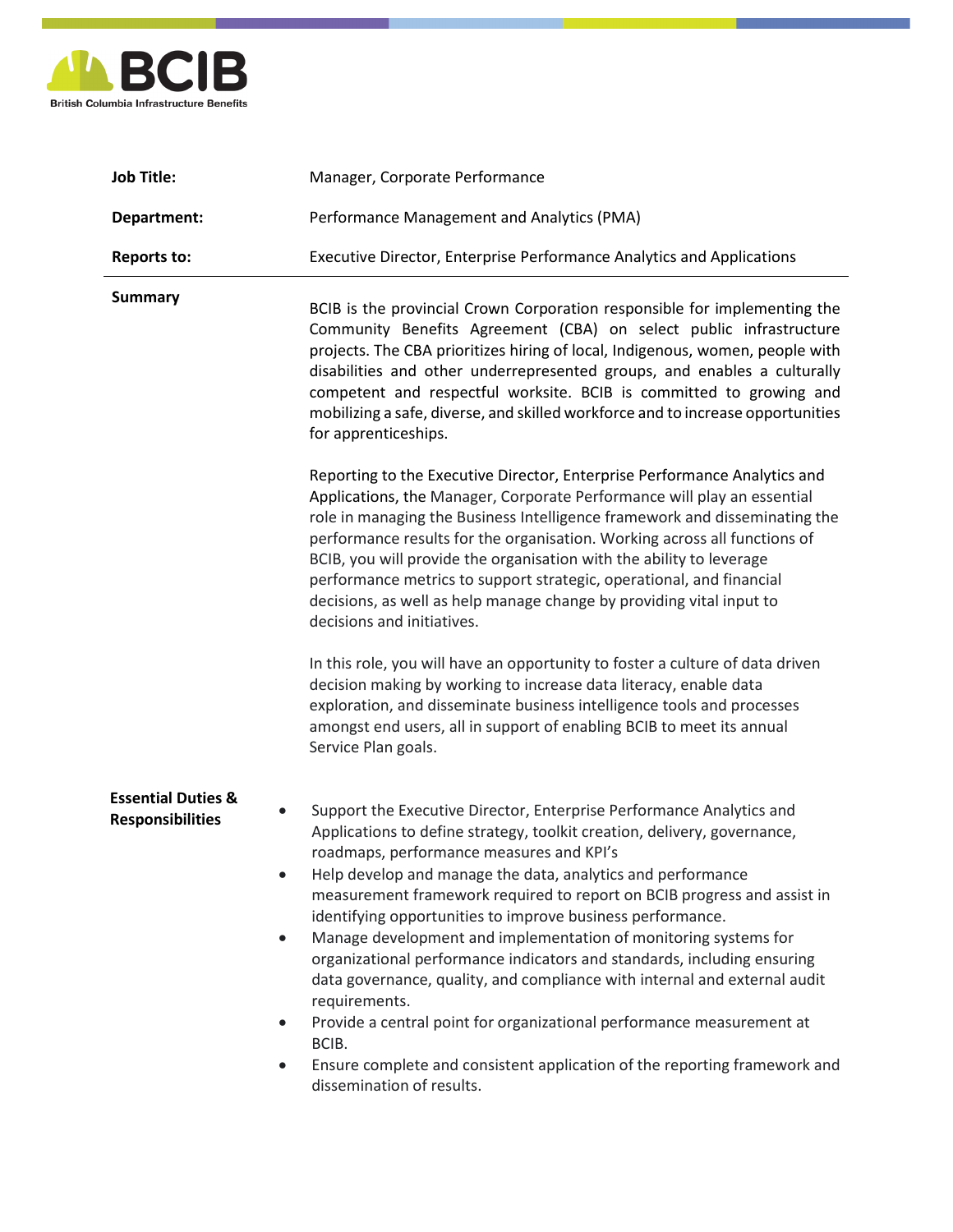|                                                      | Support the CEO and the Executive Management Team with organizational<br>$\bullet$<br>performance and analytics-related activities.<br>Align Performance Measurement reporting with the Service Plan and<br>$\bullet$<br>budget to implement initiatives and achieve strategic objectives. Review the<br>impact of decisions on business operations and results.<br>Identify and design effective metrics for monitoring and reporting on<br>$\bullet$<br>performance management of the organisation, analyse against benchmarks<br>and targets, to deliver the community benefits goals and objectives of the<br>CBA effectively and efficiently.<br>Manage the distillation of strategic goals towards operational goals and<br>$\bullet$<br>establish robust governance to drive performance, reporting and tracking of<br>growth initiatives.<br>Embed/integrate performance management principles within BCIB teams<br>$\bullet$<br>including strategic and operational service planning and delivery.<br>Work with the business and the PMA team to build and deploy automated<br>$\bullet$<br>dashboards and reporting processes using business intelligence tools.<br>Work with the business and the PMA team to foster data literacy and user<br>$\bullet$<br>adoption of business intelligence tools and processes though end user<br>support and training.<br>Work with the business and the PMA team to monitor and improve data<br>$\bullet$<br>quality and integrity. |
|------------------------------------------------------|-------------------------------------------------------------------------------------------------------------------------------------------------------------------------------------------------------------------------------------------------------------------------------------------------------------------------------------------------------------------------------------------------------------------------------------------------------------------------------------------------------------------------------------------------------------------------------------------------------------------------------------------------------------------------------------------------------------------------------------------------------------------------------------------------------------------------------------------------------------------------------------------------------------------------------------------------------------------------------------------------------------------------------------------------------------------------------------------------------------------------------------------------------------------------------------------------------------------------------------------------------------------------------------------------------------------------------------------------------------------------------------------------------------------------------------------------------------------------------------|
| <b>Desired Skills &amp;</b><br><b>Qualifications</b> | <b>Technical Knowledge</b><br>Quantitative analysis techniques to provide business intelligence and<br>$\bullet$<br>insights required for decision making<br>Implementing a performance measurement framework, including the data<br>$\bullet$<br>objects required to gather, store and disseminate metrics, analytical results<br>and business insights<br>Data management and business intelligence principles and the tools<br>$\bullet$<br>required to support and deliver analysis<br>The fundamentals of determining and developing operational, management<br>and performance reports, identifying available data and defining<br>requirements<br>MS Office Suite, including advanced expertise in presenting and<br>٠<br>communicating complex business concepts in a variety of formats to various<br>audiences<br>Other analytical and visualisation tools such as DAX, Tableau, Power BI an<br>٠<br>asset<br><b>Analytical Skills</b>                                                                                                                                                                                                                                                                                                                                                                                                                                                                                                                                    |

- to research new technology for relevance and effectiveness
- to think logically, analyse and interpret information and solve problems
- to apply statistical analysis methods and techniques